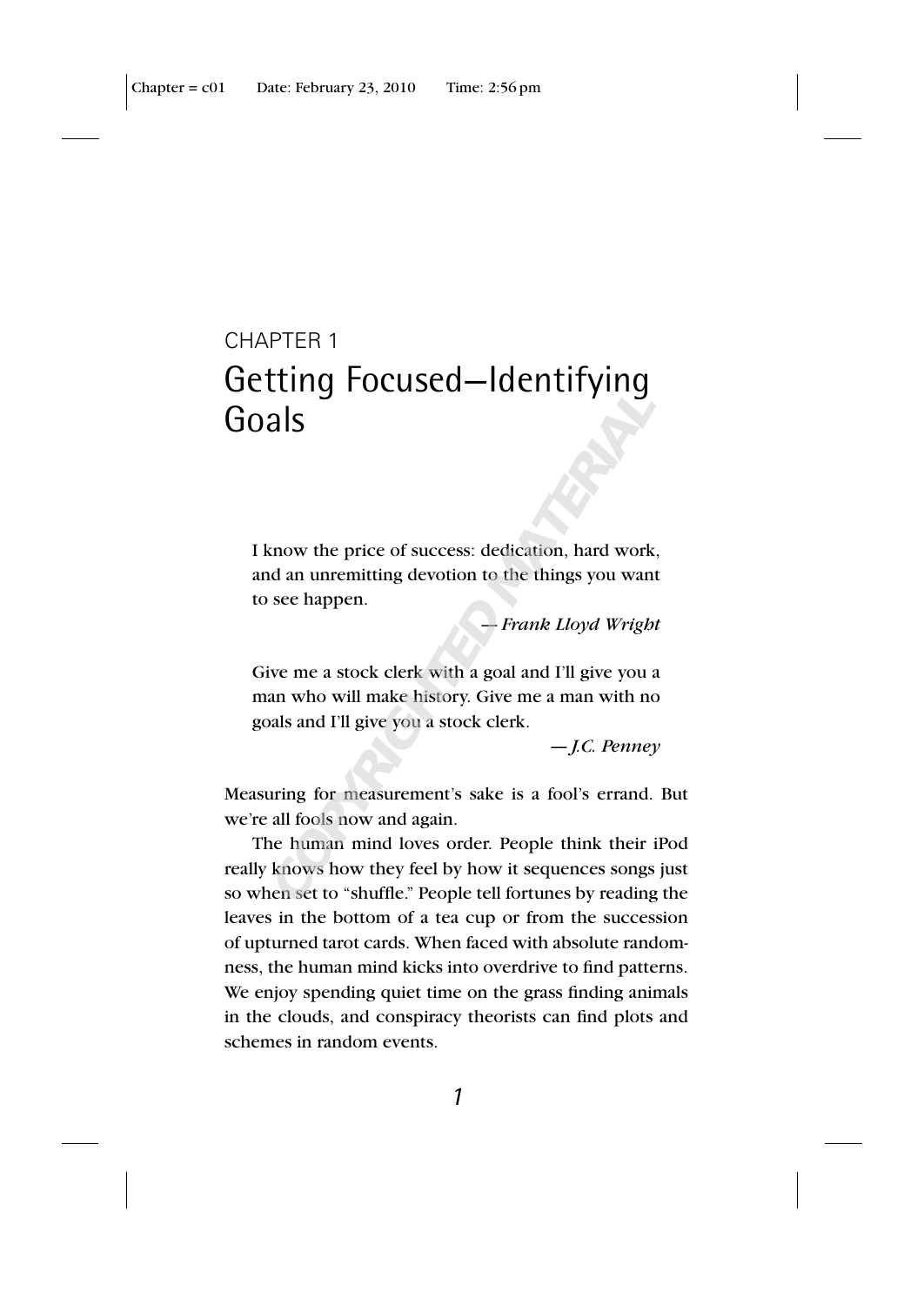In the same way, web marketers have attempted to divine significance from the rows of IP addresses, file names, byte counts, and time stamps in the log files of web servers from the very beginning.

Over the years, with the advent of additional data collection technologies, we have proven that our conjectures and prognostications are valuable to business. Hypotheses can be scientifically tested to show that we understand and can influence onsite behavior by making specific changes to a web site and measuring the results. We can alter our prospective customers' behavior by altering our promotional efforts and persuasion techniques.

# **Measurement Is No Longer Optional**

Katie Delahaye Paine is a PR maven who understands social media better than most. She's an insightful consultant and an engaging speaker, and one of her more popular PowerPoint presentations is available online at www.themeasurementstandard.com/issues/5-1- 09/paine7stepssocial5-1-09.asp. It's called "7 Steps to Measurable Social Media Success."

In step two, Katie advocates setting clear, measurable objectives. She says you need to know what problem you need to solve, you need to not do anything in social media if it doesn't add value, and she reminds us that you can't manage what you can't measure—so set measurable goals.

Whether money is tight or times are good, everybody is bent on improving their business performance based on metrics. You cannot continue to fly by the seat of your pants. Automated systems and navigational instrumentation are required on passenger planes, and your business deserves no less.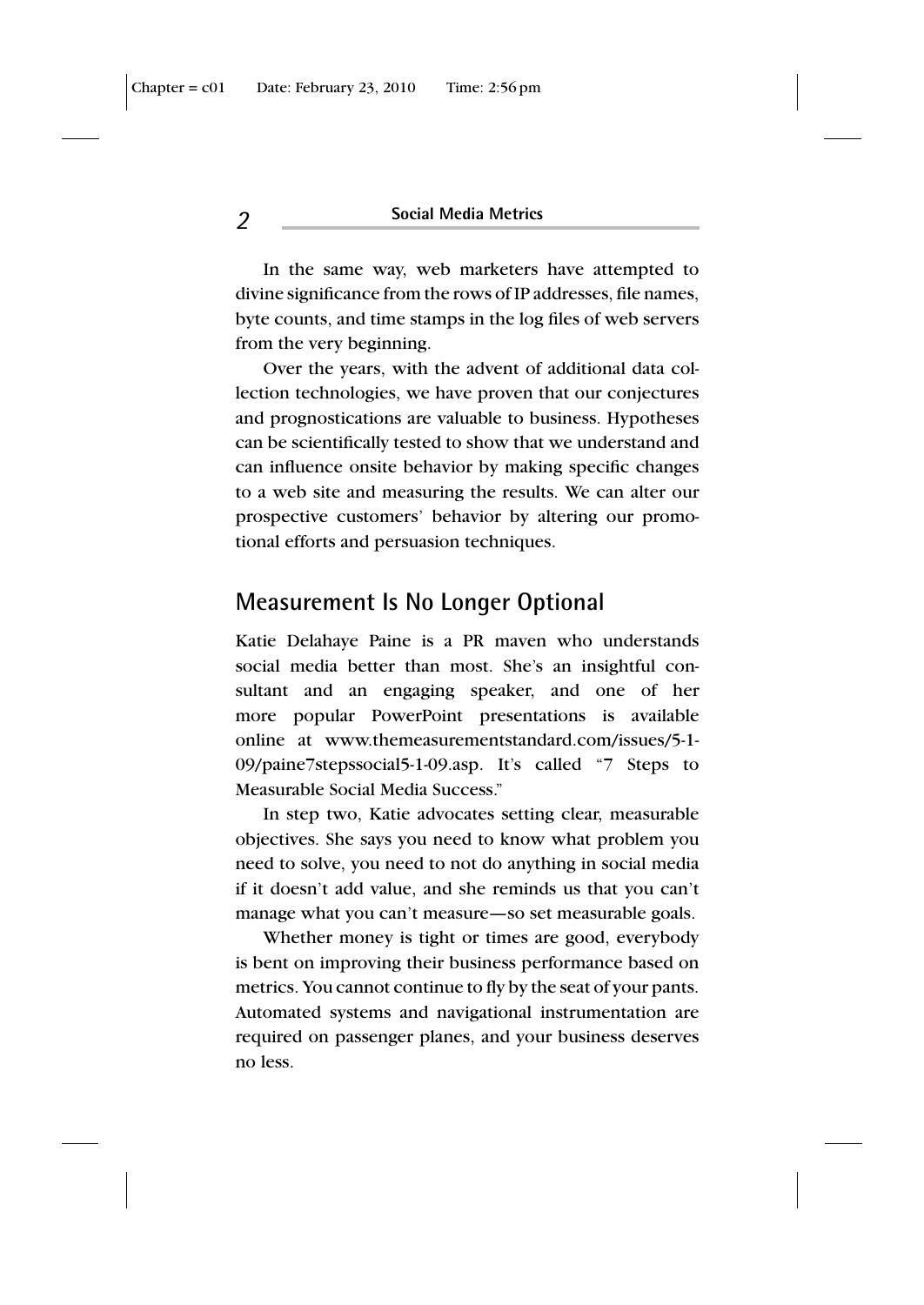As the tools escalate in sophistication, there remains one truism that cannot be ignored. Regardless of the amount of data and the cleverness of analytics tools one has, we still need analysis. The sharpest analyst or most talented statistician in the world is stymied without data, to be sure. But without those brilliant minds cogitating about a given purpose, those tools and data can create pretty charts and graphs and not much else. The most frequent missing piece is a specific problem to solve.

Every analyst has been asked to describe the past, explain the present, and tell the future given a data warehouse full of bits and bytes and the assumed ability to interpret human intent.

When faced with the question "Here's a bunch of data—what does it mean?" there are only two responses. The first is a tedious explanation of how the word "data" is the plural of datum and therefore the inquisitor's grammar is lacking. This approach is tiresome for the addressee and only fun for the analyst the first couple of times. The second response is "What problem are we solving for?" While this is an equally egregious mangling of the King's English, it is an integral part of the analytical vernacular.

The question, while sounding just as haughty as the former grammar lesson, is critical. When getting into a taxi, one is expected to know and communicate one's destination. Of course a statistician can groom a large data dump and find correlations between temperature, elevation, and the rate of change in barometric pressure. But he won't volunteer the critical answer of whether you should bring an umbrella unless you specifically ask, "Do you think it might rain?"

The same is true of marketing—especially online marketing—where we are data rich and insight poor.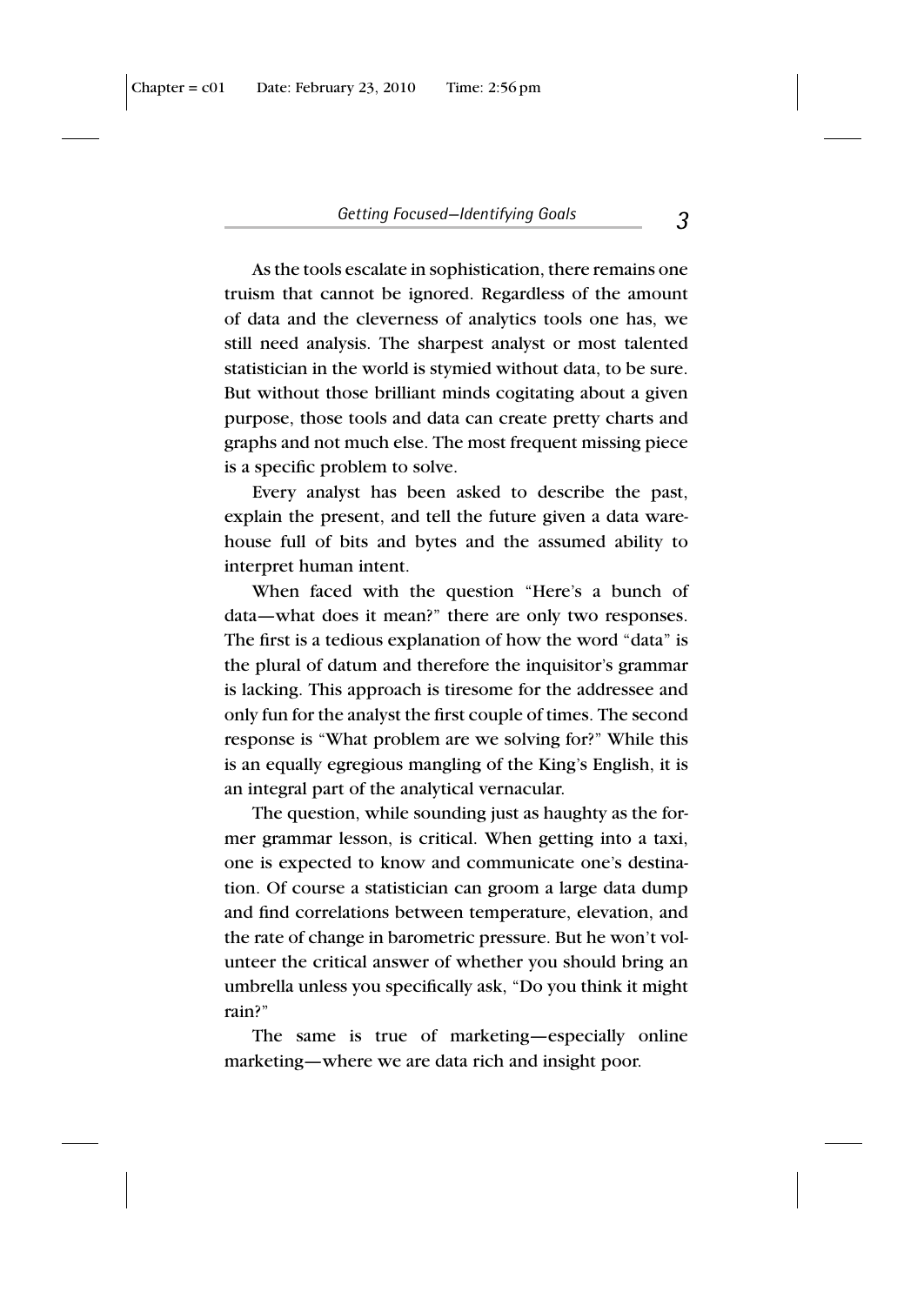# **Measurement, Metrics, and Key Performance Indicators**

There were 4,231 views and mentions of your viral marketing campaign on the first day.

On hearing this, you might jump out of your chair, run down the hall, high-five the older members of your team, fistbump the younger ones, and open a bottle of champagne. Alternatively, you might slump in your chair, hide from the rest of your team, and open a bottle of antidepressants.

Four thousand two hundred and thirty-one is a measurement. Without context, it is merely a number. When compared with your personal best, company expectations, or your competitors' efforts, that number becomes a metric. It is now indicative of value, importance, or a change in results.

If that metric is central to the well-being of the organization, it might be considered a Key Performance Indicator (KPI). It might be worthy of daily e-mail updates, dashboard placement, and iPhone App notifications. To be a KPI, it must indicate how well your organization's goals are being served. Therein lies the rub—the downfall of web measurement people everywhere: ill-defined objectives.

Without context, your measurements are meaningless.

Without specific business goals, your metrics are meaningless.

# **Proceed Ye No Further if Ye Have No Goals**

It is crucial to map out your specific business goals before embarking on a social media program. As Yogi Berra put it, "If you don't know where you are going, you will wind up somewhere else."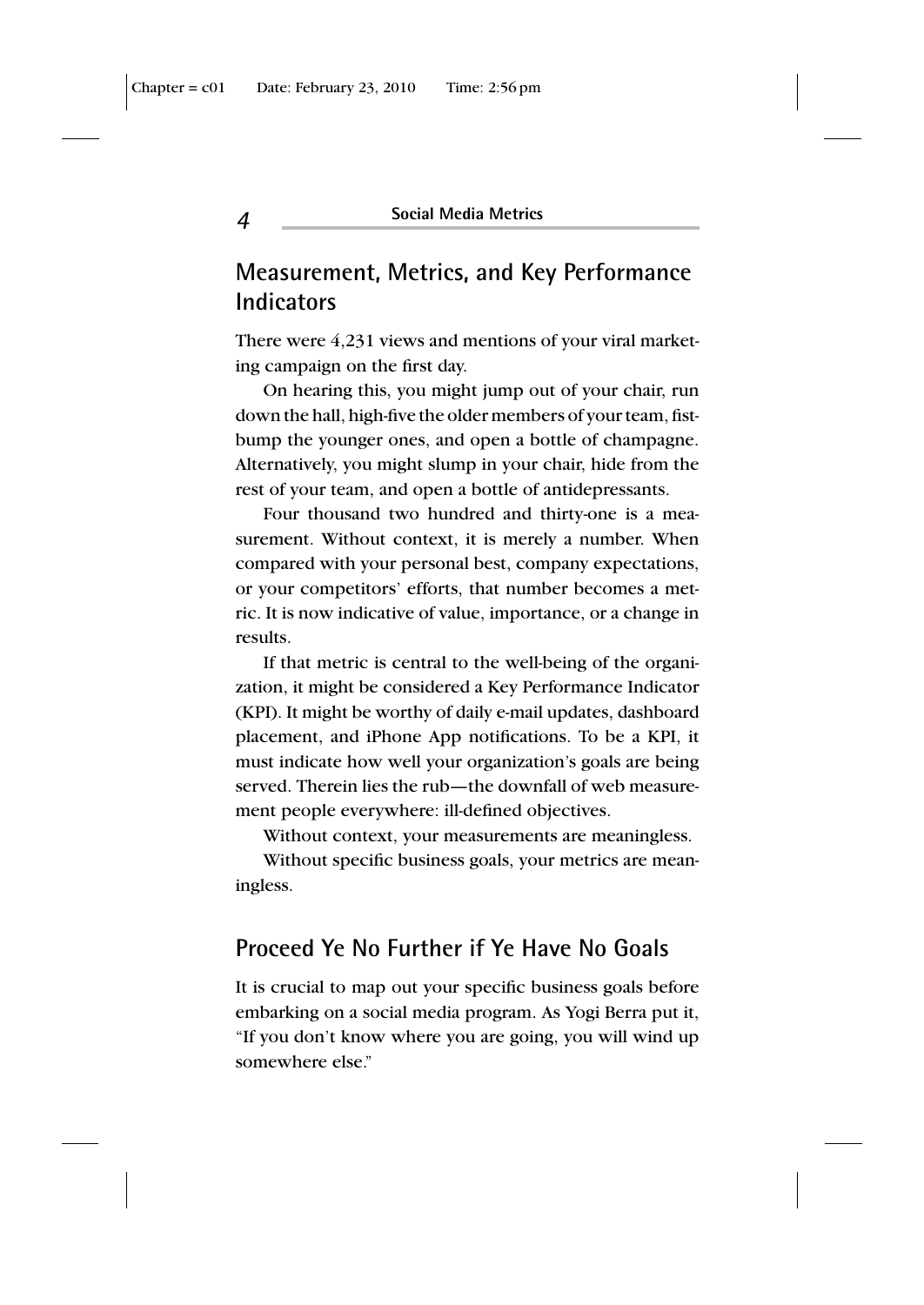Companies that tout their "success" because they track the number of friends and followers will never compete effectively with those who track sales and profits gained from reaching out to their followers. You want a goal? Income's a great goal—but it's not alone.

#### **THE BIG THREE BUSINESS GOALS**

It's time to get very high-level. There are only three true business goals (Figure 1.1).

They are all that matters in the long run. If the work you do does not result in an improvement to one or more of these Big Three Goals, then you are wasting your time, wasting money, spinning your wheels, alienating customers, and not helping the organization. You may be covering your backside and building your empire, but in the long run you will not ensure your status as an employee.



Figure 1.1 Your focus should always be on either increasing revenue, lowering costs, or improving customer satisfaction. Doing all three would be just fine.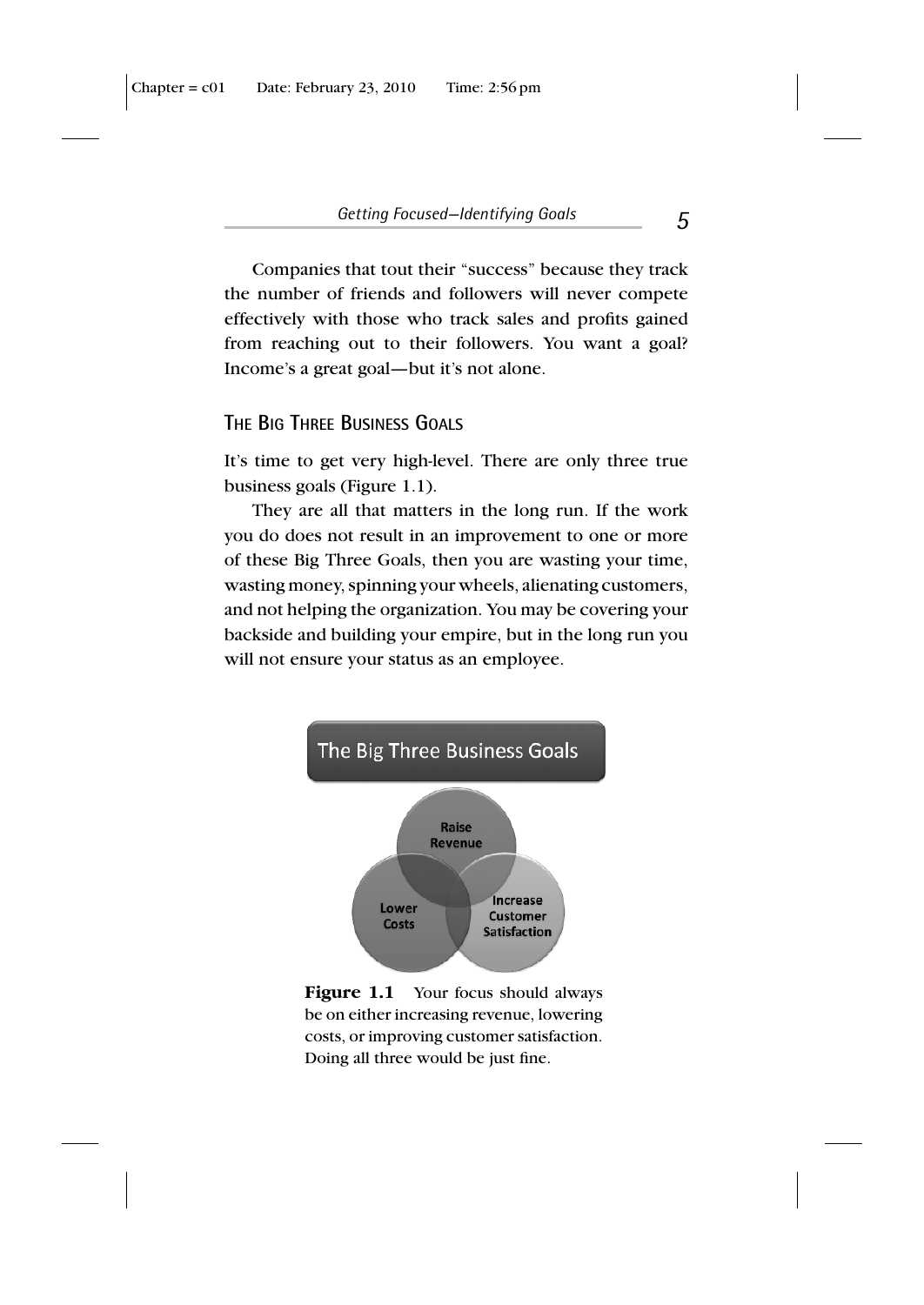There are many measurable elements that indicate whether you are improving on one or more of these Big Three Goals. You need to keep an eye on these critical factors because you are running your marketing programs in real time and can't wait for month-end or quarterly results to make adjustments along the way. "Are we there yet?" is the question asked from the backseat. "Are we still going in the right direction?" and "Is there anything in the way?" are asked from behind the wheel and lead to business and career success.

You can always think of something to earn more, spend less, and make customers happier. If you can do all three at the same time, do please give me a call. You are headed for greatness, and I love a good case study.

#### *Increased Revenue*

Considered the easiest to measure, revenue is always tabulated in terms of cash. You raked it in or you didn't. You met the expected return on investment or you missed the mark. You brought in more this time than last time or you fell under the bus. A Mark, a Yen, a Buck or a Pound, they are very easy to tot up.

If the things you are measuring cannot be connected back to income, then you need to be very clear why you are taking the time to measure them. You can completely baffle your colleagues with analytics colloquialisms like sentiment volatility rate, pass-along engagement velocity, and uptaketo-captivation ratios. But as soon as you connect the dots to arrive at income, everybody knows what you are talking about and has a standard, consensual means of evaluating the righteousness of your social marketing programs.

While income is always the pot of gold at the end of the rainbow, there is another consideration that cannot be ignored: the other side of the profit equation called Cost.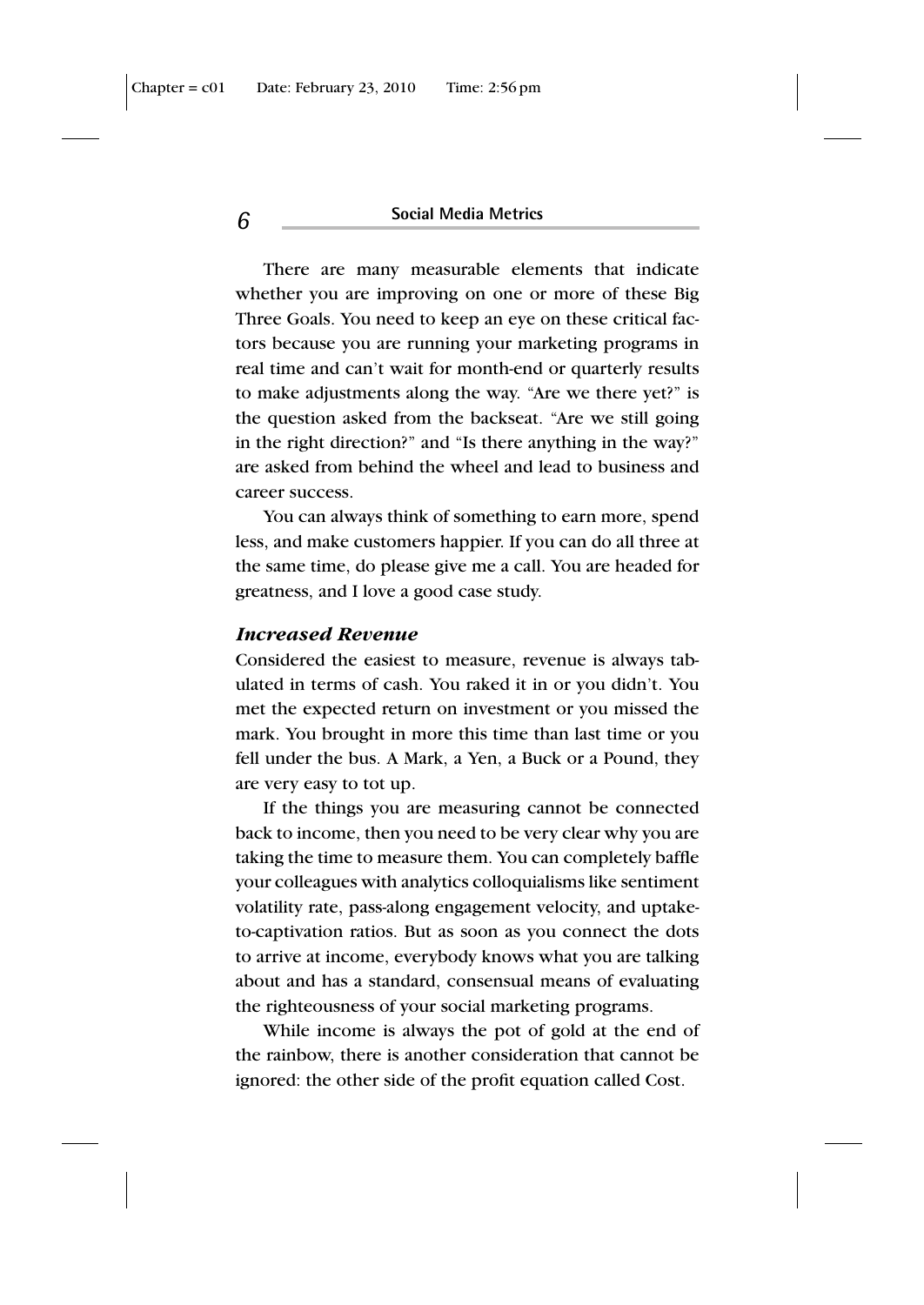#### *Lowered Costs*

It's easy to bring in a million dollars; just sell two million one-dollar bills for 50 cents each. Clearly, your attention should be focused on profits. So, while coming up with new and innovative ways to make sales, don't forget to come up with new and innovative ways to lower expenses. If you can lower the cost of finding that pot of gold, then there's more net gold to go around.

Customer service and market research are the obvious areas where social media can boost profits by lowering costs, but it's a fine balance. You must spend money to make money, but if you can show that social media is a less expensive way to measure public opinion, make friends, and influence people, then you can have a larger share of the budget next time around. Oh, and you get to keep your job, too.

#### *Improved Customer Satisfaction*

The great thing about improving customer satisfaction is that it raises revenue and lowers cost. Happier customers are more likely to buy again. It is cheaper to sell something to somebody already in your database than it is to have to beat the bushes to find new ones. So if customer satisfaction is a factor in income and expense, and if income and expense are simply part of the profit equation, then the only goal worth worrying about is profits, right? Not so fast, Mr. Lay.

Remember Kenneth Lay? The famous CEO, last seen being walked out of Enron headquarters wearing government-issued bracelets? It seems that when one focuses on profits alone, one steps in over one's head with unpleasant results.

Happy customers are necessary to the life of a business if you can just force yourself to look beyond the quarterly report. A 6- or 9- or 12-month window will verify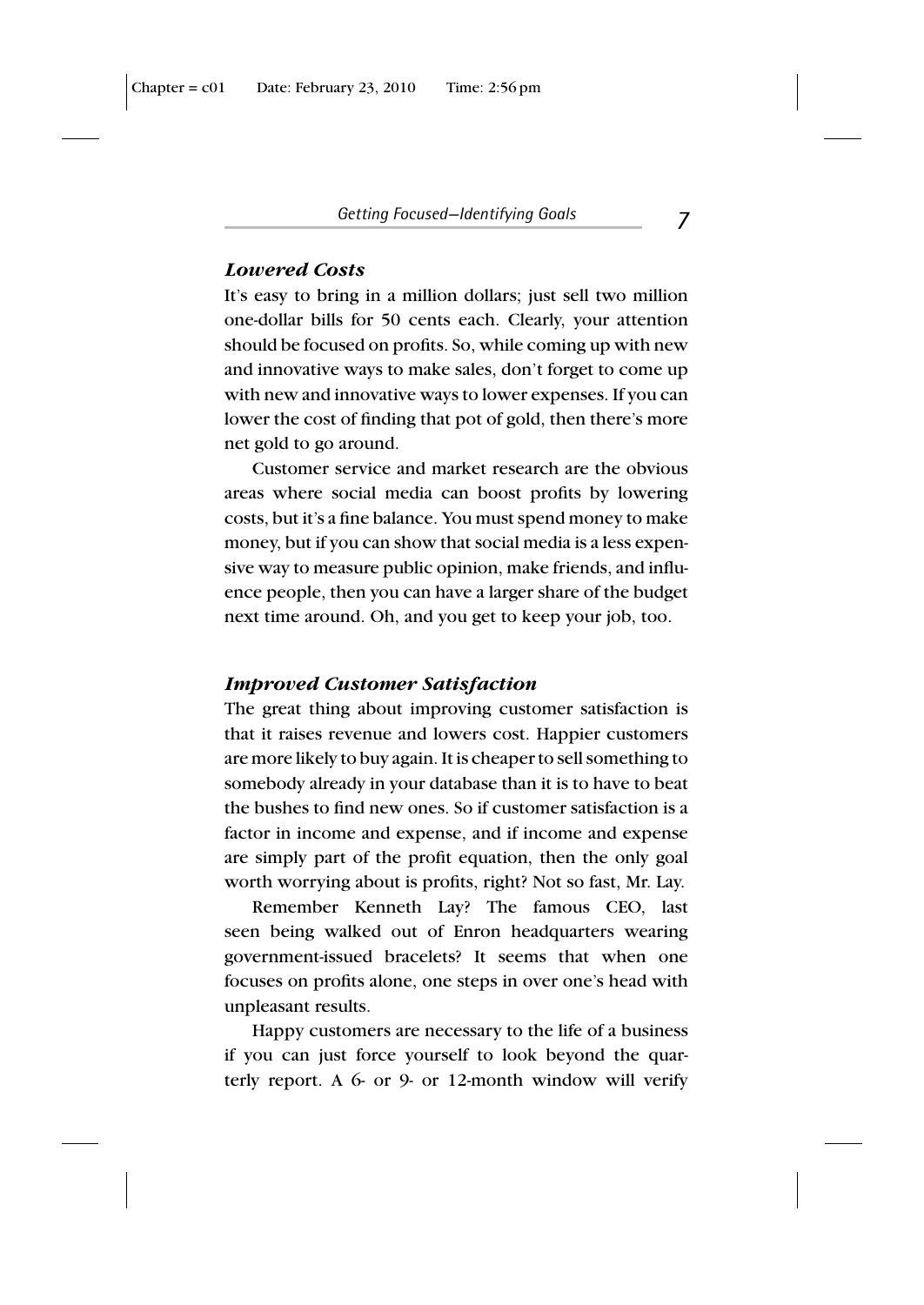that a company with unhappy customers is not on a path to survival. Curiously, there is proof. A company's American Customer Satisfaction Index score "has been shown to be predictive of both consumer spending and stock market growth, among other important indicators of economic growth" (www.theacsi.org). Yes, that's right, happier customers make for increased stock prices.

### **THE FREE CALCULATOR DILEMMA**

If you need a down and dirty answer to how much social media can raise revenue and lower costs, there are plenty of online tools like DragonSearch's Social Networking Media ROI Calculator (Figure 1.2). These calculations are ideal for those who have to fit into a specific budget and wish to manipulate the numbers until they do what they're told.

| Social Networking Media RUI Calculator - Windows Internet Explorer                                  |                                                                                                                                                                                                                                                                            |                                        | $  $ $  $ $\times$ $ $ |
|-----------------------------------------------------------------------------------------------------|----------------------------------------------------------------------------------------------------------------------------------------------------------------------------------------------------------------------------------------------------------------------------|----------------------------------------|------------------------|
|                                                                                                     | [2] http://www.dragonsearchmarketing.com/social-media-roi-calculator.htm                                                                                                                                                                                                   | $\Box$ $\Box$ + $\times$ $\Box$ act    | $\rho$ .               |
| Favorites<br>Edit<br>Uleva -<br>File                                                                | Tools Help                                                                                                                                                                                                                                                                 |                                        |                        |
| Social Networking Media ROI Calculator<br>sæ                                                        |                                                                                                                                                                                                                                                                            | ☆ - 5 - 그 - - 2 - 0 - 0 - 0 - 0 - 3    |                        |
| $D$ ragon SEARCH                                                                                    |                                                                                                                                                                                                                                                                            | DRIVING ROI<br>Via the Web<br>About Us |                        |
| Search Engine Optimization                                                                          | Search Engine Advertising / PPC                                                                                                                                                                                                                                            | Contact                                |                        |
| <b>Website Effectiveness</b><br><b>Customer Acquisition</b><br>DragonSearch Blog<br>Can I do Search | Home >> Social Media ROI Calculator<br>Social Networking Media ROI Calculator<br>Tip of the hat to the Blog ROI piece in Groundswell, by Charlene Li and Josh Bernoff - Our Social Media ROI Calculator has been<br>extended and modified for all Social Media activities. |                                        |                        |
| Marketing<br>In-House?                                                                              | Setting Up Social Media<br>Installation of Blog(s)                                                                                                                                                                                                                         | 2000                                   |                        |
|                                                                                                     | Setup of Social Media accounts and pages<br>(Facebook, Twitter, etc)                                                                                                                                                                                                       | lo.                                    |                        |
|                                                                                                     | Training of personnel                                                                                                                                                                                                                                                      | la                                     |                        |
|                                                                                                     | Social Media monitoring                                                                                                                                                                                                                                                    | l٥                                     |                        |
| $\blacksquare$                                                                                      | Other Activities                                                                                                                                                                                                                                                           | lo                                     |                        |
|                                                                                                     |                                                                                                                                                                                                                                                                            | $54 - 8100%$<br><b>D</b> Internet      |                        |

**Figure 1.2** DragonSearch's Social Networking Media ROI Calculator lets you fudge the numbers till they'll play nice. (www .dragonsearchmarketing.com/social-media-roi-calculator.htm)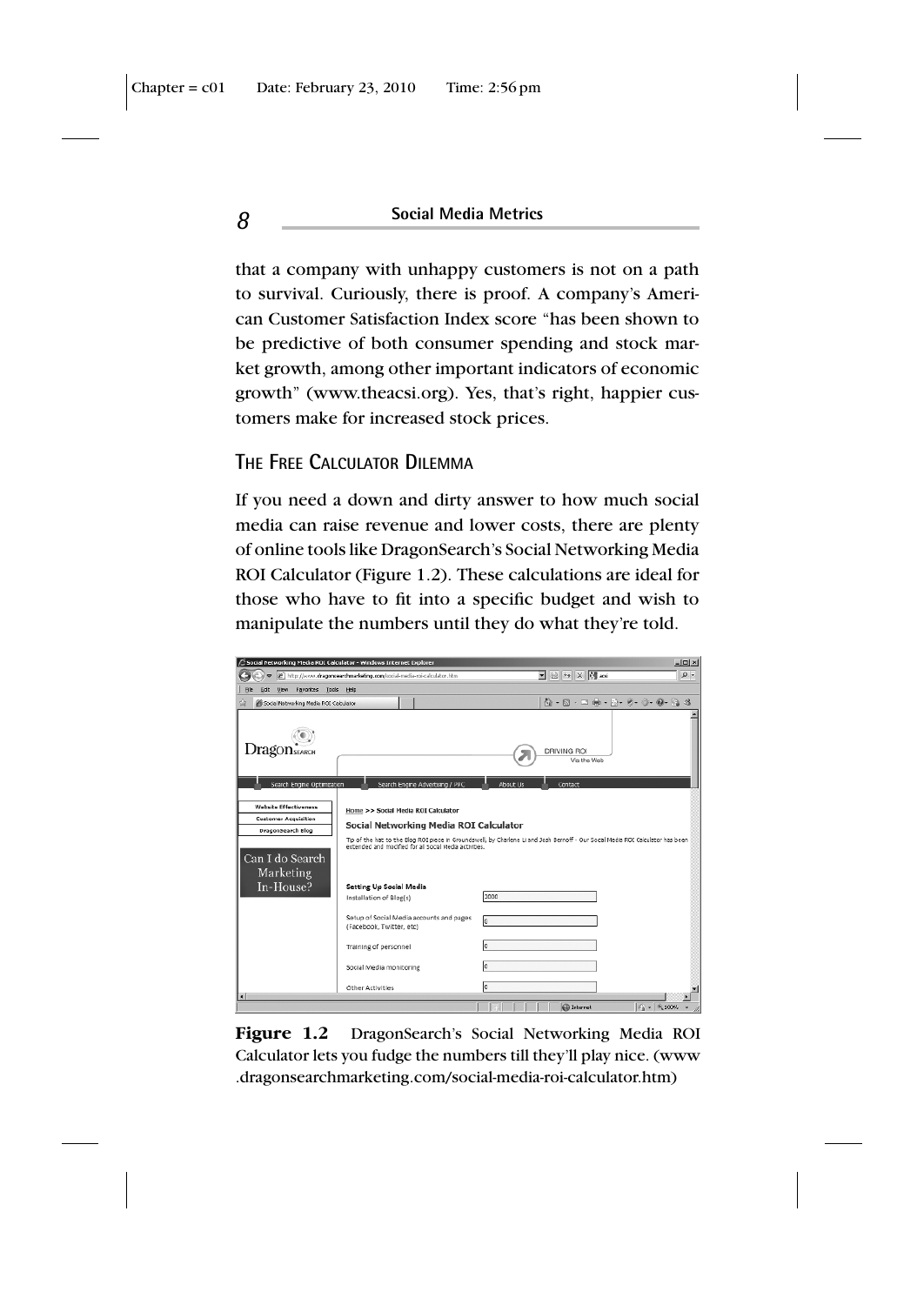All spreadsheets can help in the same way. You can play what-if until the cows come home or at least until the boss allocates another sliver of the budget for a Facebook app that might go viral.

The solution is to get a clear handle on your goals and sweep up a handful of online metrics tools and services to prove your point. Show the actual results of your endeavors rather than hockey-stick conjectures. Just don't go overboard. That'll lead you to where the tool-price quandary pendulum swings too far the other way.

#### **THE EXPENSIVE CALCULATOR DILEMMA**

With a decent calculator, you can add, subtract, multiply, divide, and get on about your business. With a spreadsheet, you can play what-if scenarios until your keyboard wears out. With a customer relationship management system, a dynamic content management server, an integrated ad server, a recommendation engine, and a sentiment analysis system, you can deliver the right message to the right person at the right time. And, given a supercomputer the size of Deep Thought, you can calculate the answer to life, the universe, and everything—in about 7½ million years. But should you?

If that spreadsheet has enough horsepower for the project, you do not want to spend more than you can get in return. Here's where calculating the ROI on ROI rears its ugly head.

Suppose you used a million dollars' worth of the world's most sophisticated tools to increase sales by .002 percent. Not something you'd want in your LinkedIn profile. Unless, of course, you thereby delivered an additional \$7.5 million in sales. Update LinkedIn, Facebook, and MySpace and reach for the champagne bottle. Kudos to you and well worth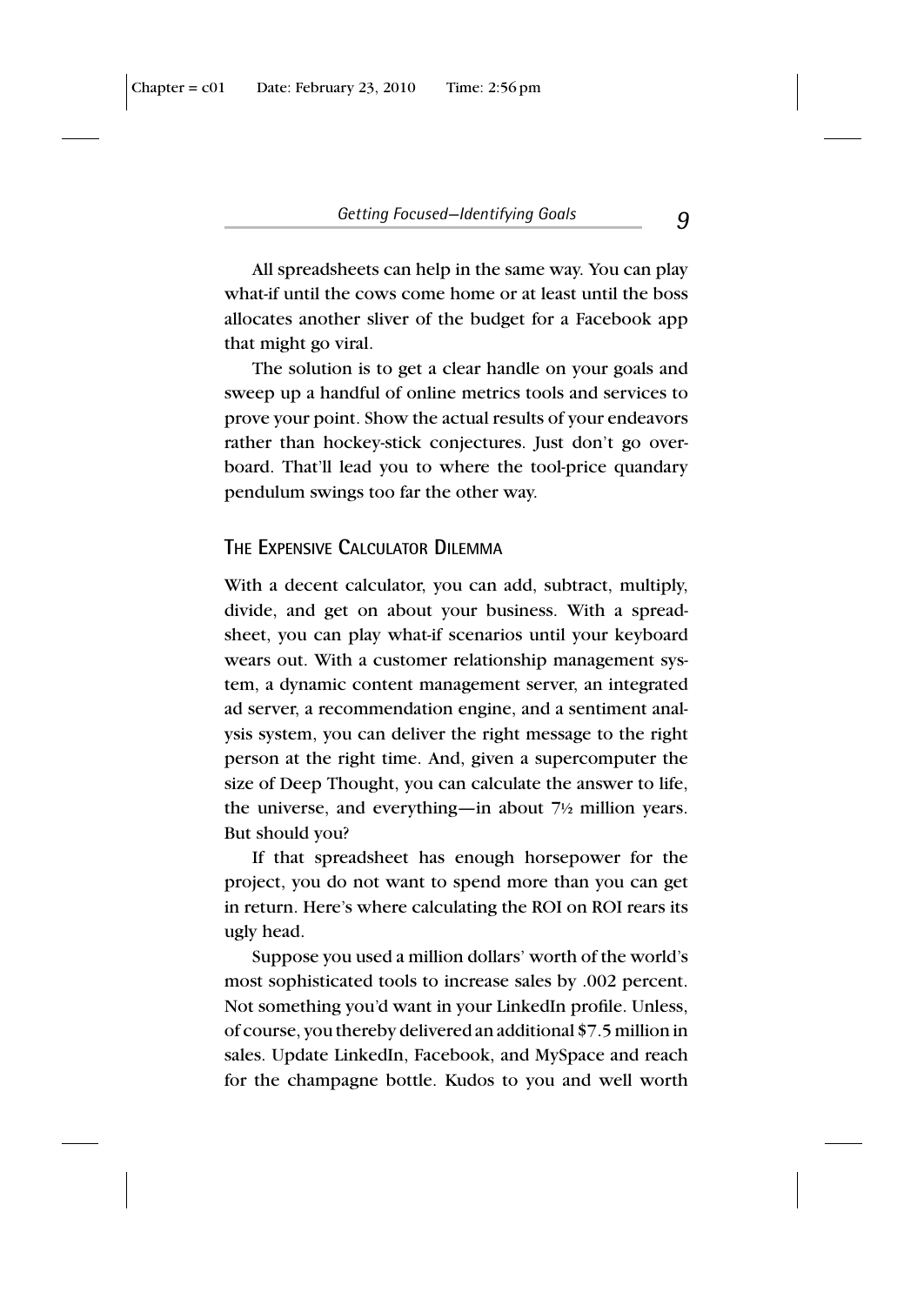the price for all those tools. If you don't happen to work for Walmart and your organization doesn't happen to sell \$375 billion in goods every year, then your mileage, online self-aggrandizement, and bottle choice may vary.

The most important part of all analysis is whether and how the resulting metrics will be used. If you want to know how many of *this* compares with how many of *that*, you should know exactly why you want to know. How will you use that information? What business decisions will be made based on a movement of 5 to 10 percent in any one direction?

As an analyst you are inundated with requests for reports. You'll want to pay heed to Judah Phillips' advice in his post on the Web Analytics Demystified web site entitled "Thoughts on Prioritizing Web Analytics Work" (http://judah.webanalyticsdemystified.com/2008/ 10/thoughts-on-prioritizing-web-analytics-work.html), summarized here. How do you prioritize requests for analysis? Answer these questions:

- Is revenue at risk? (Always seems to be #1.)
- Who's asking? (As Bob Page from Yahoo! likes to say: All metrics are political.)
- How difficult is the request? (Do some, but not all, of the easy ones right away.)
- Can it be self-serviced? (Let them count cake!)
- When is the analysis needed? (Between immediately and 7.5 million years from now.)
- Why is the analysis needed? (This is the gotcha! question.)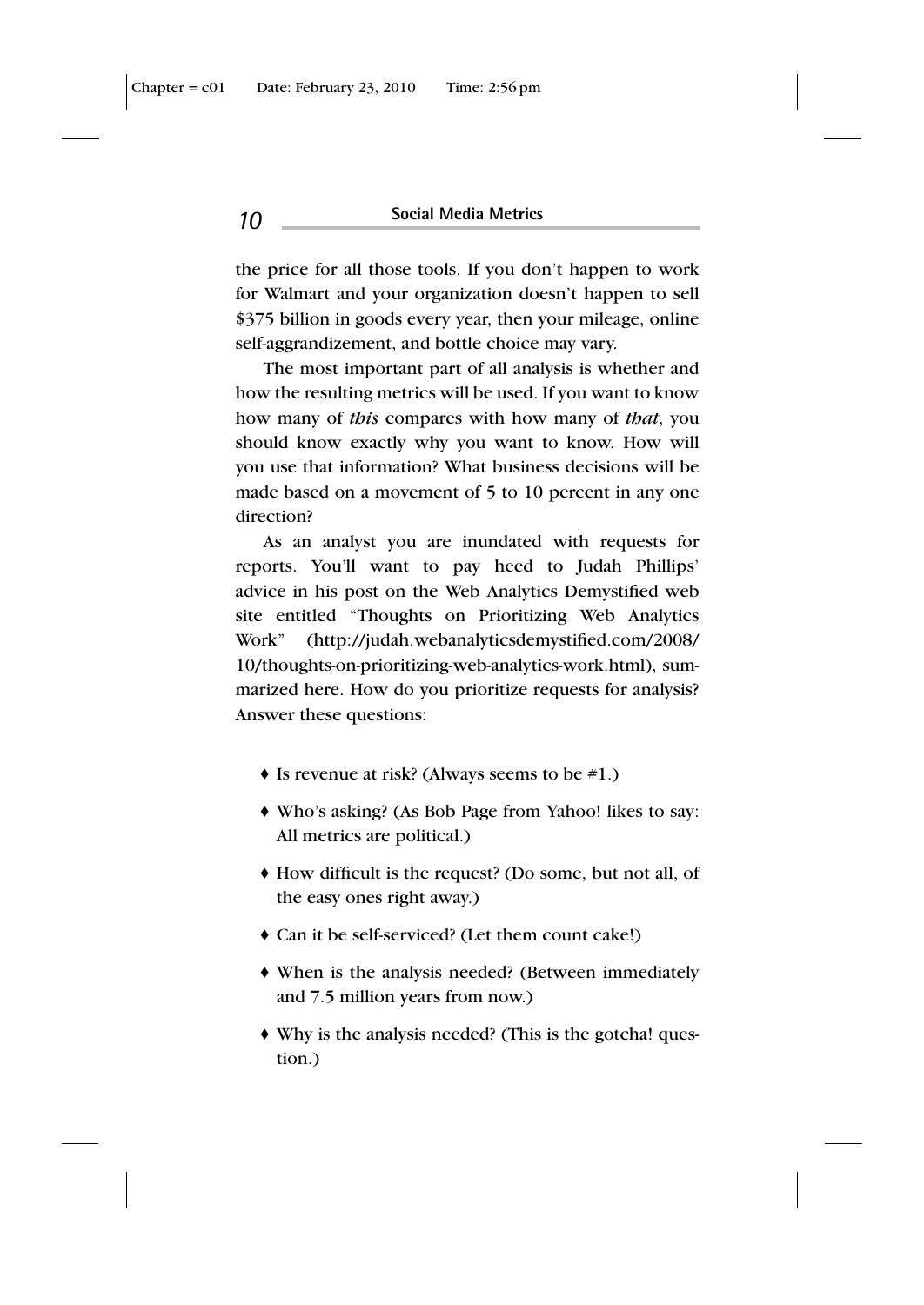# **Understanding Analysis**

Are fat people lazy?

Pat LaPointe from MarketingNPV asked that question in an article for MediaPost (www.mediapost.com/ publications/?fa=Articles.showArticle&art aid=110610). He went on to explain how hard it is to provide a specific answer to a non-specific question. In order to answer this loaded question, one would have to:

*1.* Define "fat."

Weight/height ratios, body mass index, and body fat content are all legitimate options, but a common definition would have to be agreed to before calculations can begin.

*2.* Define "lazy."

Same problem. Levels of exercise? Work habits? Overreliance on modern conveniences?

- *3.* Define the standard of proof. Just how fat is fat and just how lazy is lazy?
- *4.* Design a means of observing if the question is true. Conduct the research and collect the data.

LaPointe then turned to "Is our marketing costeffective?" and illustrated that these definitions are even more wobbly. He warned that the wobbility of these terms is exactly where politics enters the effort. Yes, Bob, all metrics are indeed political.

Therefore, you must first be certain that you know what you are trying to find out (what problem you are solving for) and then be certain that you and those around you agree on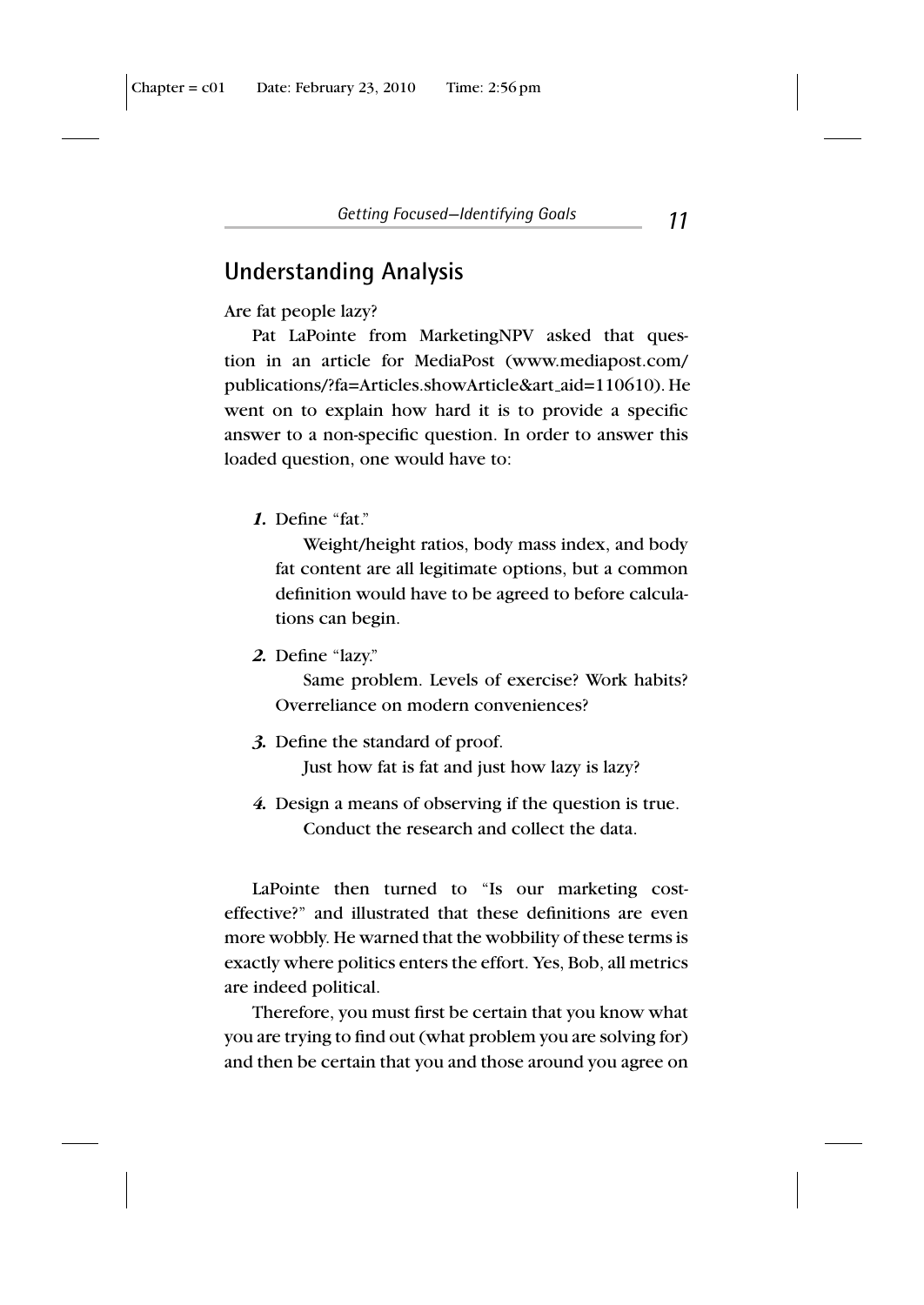your definitions of the terms you use to describe and solve that problem.

It's also useful to understand how the mind works. In the introduction of his book *Psychology of Intelligence Analysis* (Center for the Study of Intelligence, Central Intelligence Agency, 1999), Richards J. Heuer, Jr. wrote:

*People construct their own version of "reality" on the basis of information provided by the senses, but this sensory input is mediated by complex mental processes that determine which information is attended to, how it is organized, and the meaning attributed to it. What people perceive, how readily they perceive it, and how they process this information after receiving it are all strongly influenced by past experience, education, cultural values, role requirements, and organizational norms, as well as by the specifics of the information received.*

For some *very* useful and practical advice on approaching an analysis project, I can highly recommend *The Thinker's Guide to Analytical Thinking* by Dr. Linda Elder and Dr. Richard Paul (The Foundation for Critical Thinking, 2006) (www.criticalthinking.org).

# **Marketing Analysis and Optimization from 30,000 Feet**

Divide each difficulty into as many parts as is feasible and necessary to resolve it.

*— Rene Descartes ´*